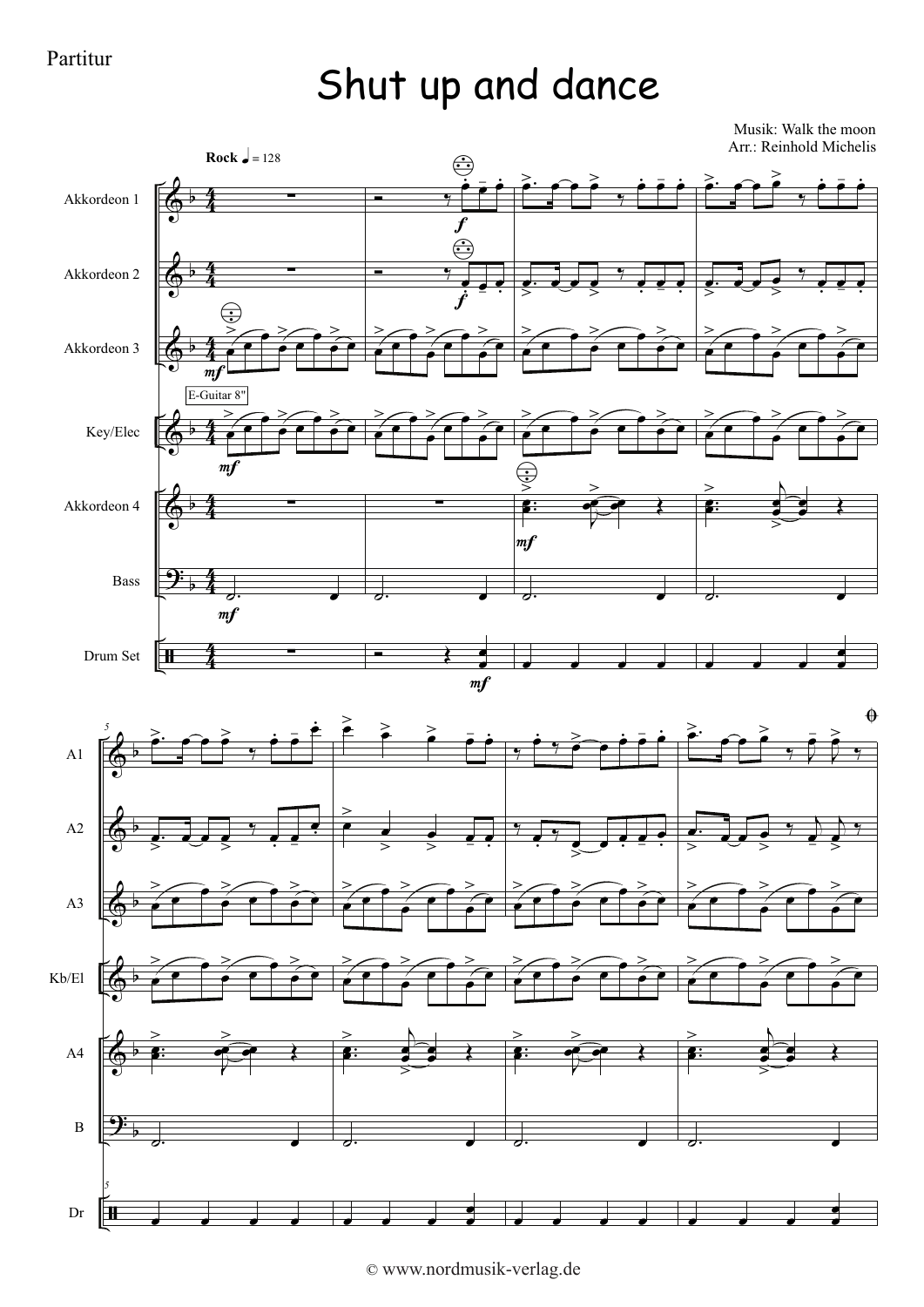



© www.nordmusik-verlag.de